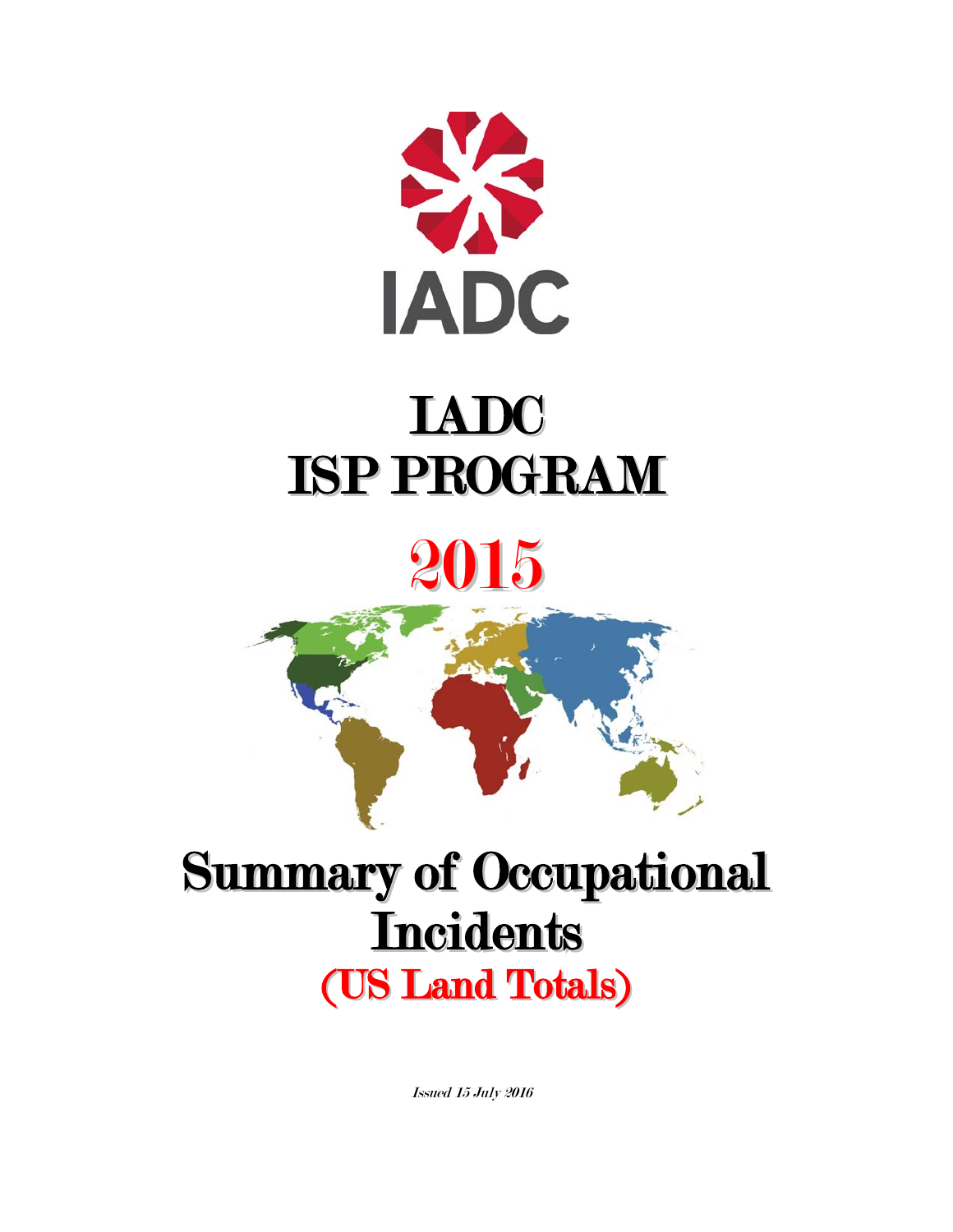

### Table of Contents

**(Table of Contents is Hyperlinked, Just click on Topic & go)**

| US Land Total Recordable Incidents by Time in Service (Chart 16) 17 |  |
|---------------------------------------------------------------------|--|
|                                                                     |  |
|                                                                     |  |
|                                                                     |  |
|                                                                     |  |
|                                                                     |  |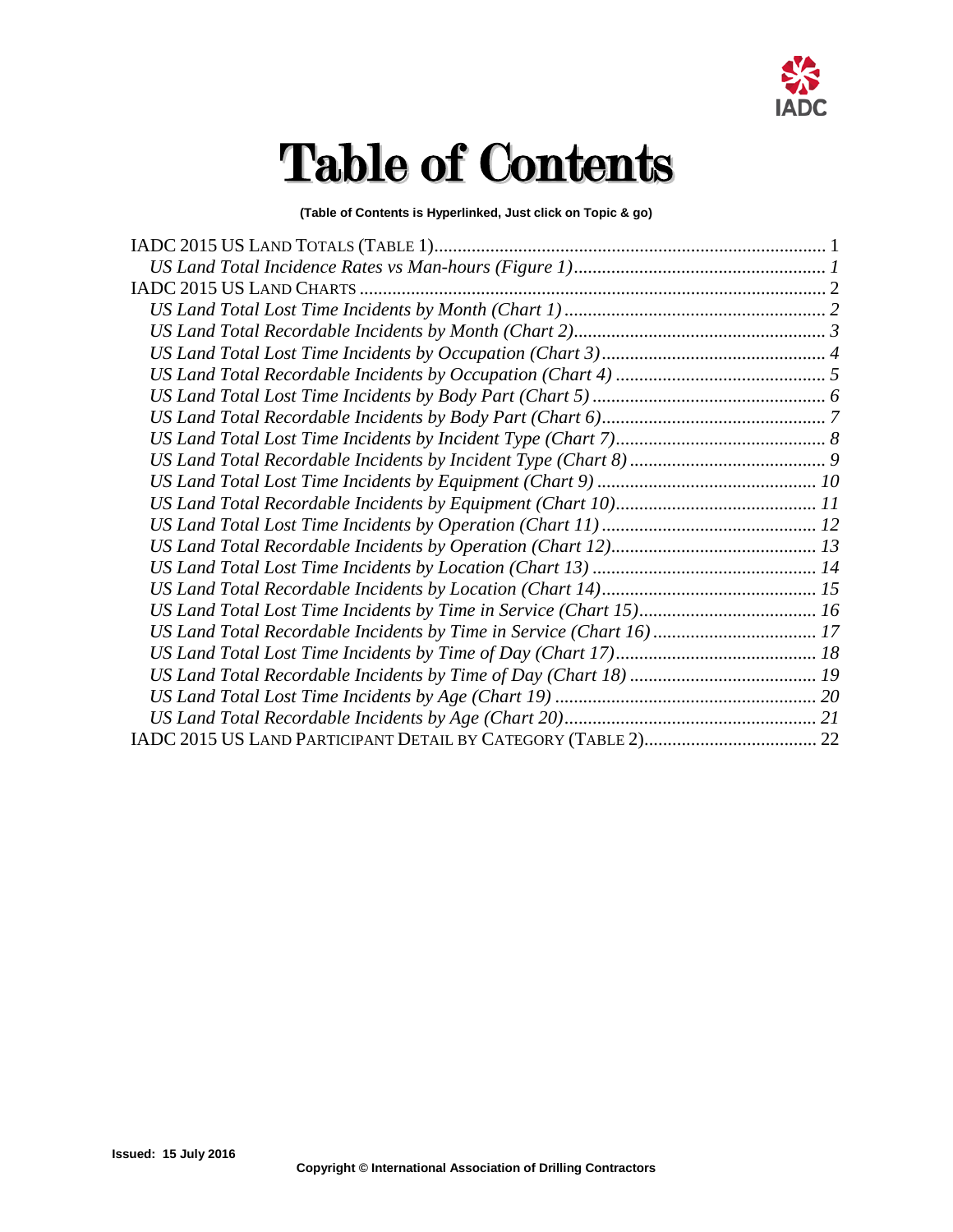

### **IADC 2015 US Land Totals (Table 1)**

<span id="page-2-0"></span>

|                                          | Total      |
|------------------------------------------|------------|
| <b>Total Man-hours</b>                   | 58,055,785 |
| <b>Total Medical Treatment Incidents</b> | 146        |
| <b>Total Restricted Work Incidents</b>   | 118        |
| <b>Total Lost Time Incidents</b>         | 90         |
| <b>Total Fatalities</b>                  | 0          |
| <b>Total Recordables</b>                 | 354        |
| <b>MTO Incidence Rate</b>                | 0.50       |
| <b>RWC Incidence Rate</b>                | 0.41       |
| <b>LTI Incidence Rate</b>                | 0.31       |
| <b>LTI Frequency Rate</b>                | 1.55       |
| <b>DART Incidence Rate</b>               | 0.72       |
| <b>DART Frequency Rate</b>               | 3.58       |
| Recordable Incidence Rate                | 1.22       |
| <b>Recordable Frequency Rate</b>         | 6.10       |

#### **Companies Reporting: Land – 32**

Medical Treatment Incidence Rate = MTOs X 200,000 Restricted Work Incidence Rate = RWCs X 200,000<br>Lost Time Incidence Rate = LTIs + FTLs X 200,000 Lost Time Incidence Rate = LTIs + FTLs X 200,000 Lost Time Frequency Rate = LTIs + FTLs X 1,000,000<br>DART Incidence Rate = LTIs + RWC X 200,000 DART Frequency Rate = LTIs + RWC X 1,000,000 DART Incidence Rate = LTIs + RWC X 200,000 DART Frequency Rate = LTIs + RWC X 1,000,000<br>Recordable Incidence Rate = RCRD X 200,000 Recordable Frequency Rate = RCRD X 1,000,000

Recordable Frequency Rate = RCRD  $X$  1,000,000

<span id="page-2-1"></span>

#### **US Land Total Incidence Rates vs Man-hours (Figure 1)**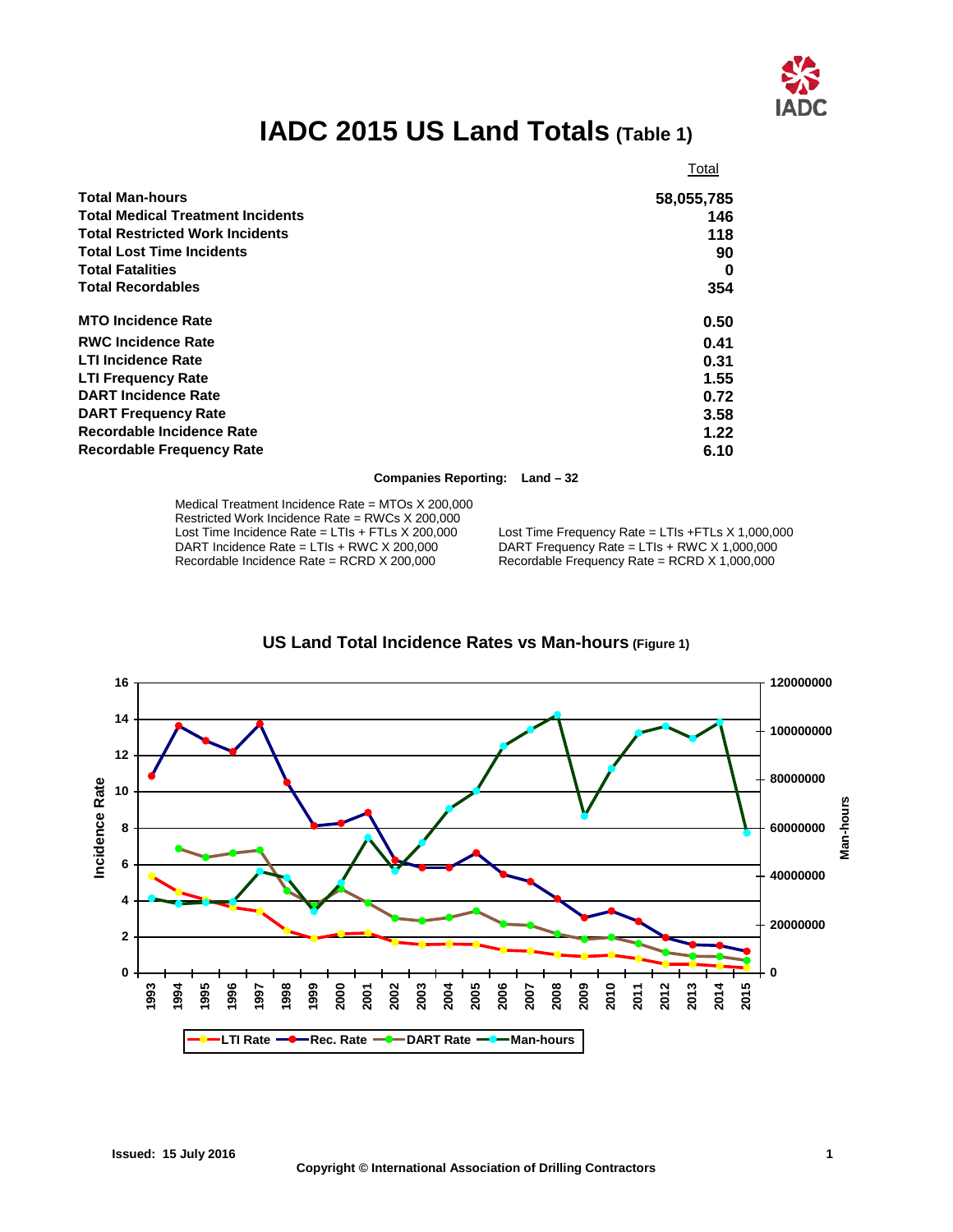

**IADC 2015 US Land Charts US Land Total Lost Time Incidents by Month (Chart 1) Based on 83 Incidents**

<span id="page-3-1"></span><span id="page-3-0"></span>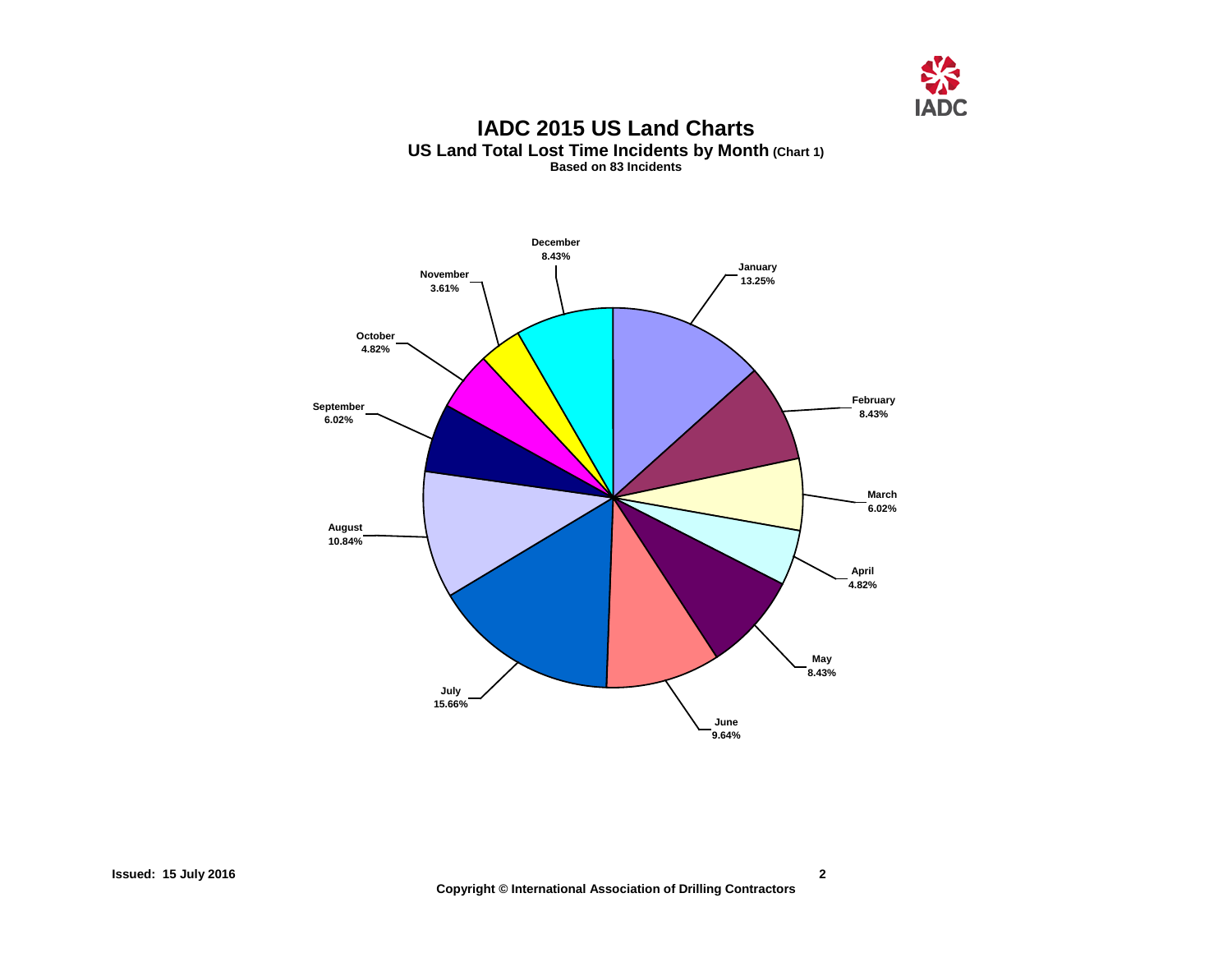

#### **US Land Total Recordable Incidents by Month (Chart 2) Based on 335 Incidents**

<span id="page-4-1"></span><span id="page-4-0"></span>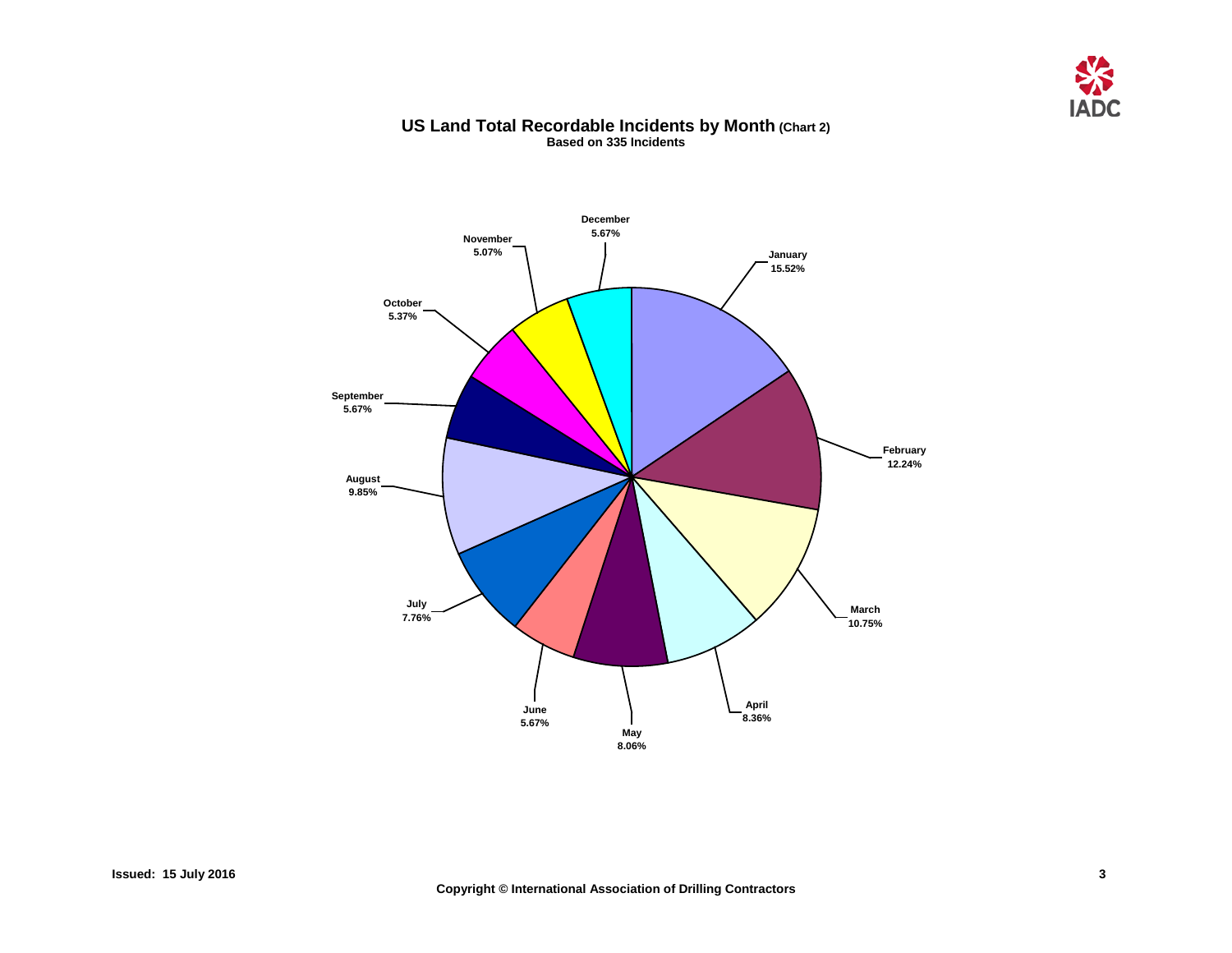

### **Truck Driver / Pusher 7.23% Truck Helper 2.41% Welder 1.20% Mechanic 1.20% Toolpusher (Asst.TP, Tourpusher) 4.82% Electrician 1.20% Motorman 10.84% Driller (Asst. Dr.) 6.02% Derrickman 20.48% Floorman 44.58%**

#### **US Land Total Lost Time Incidents by Occupation (Chart 3) Based on 83 Incidents**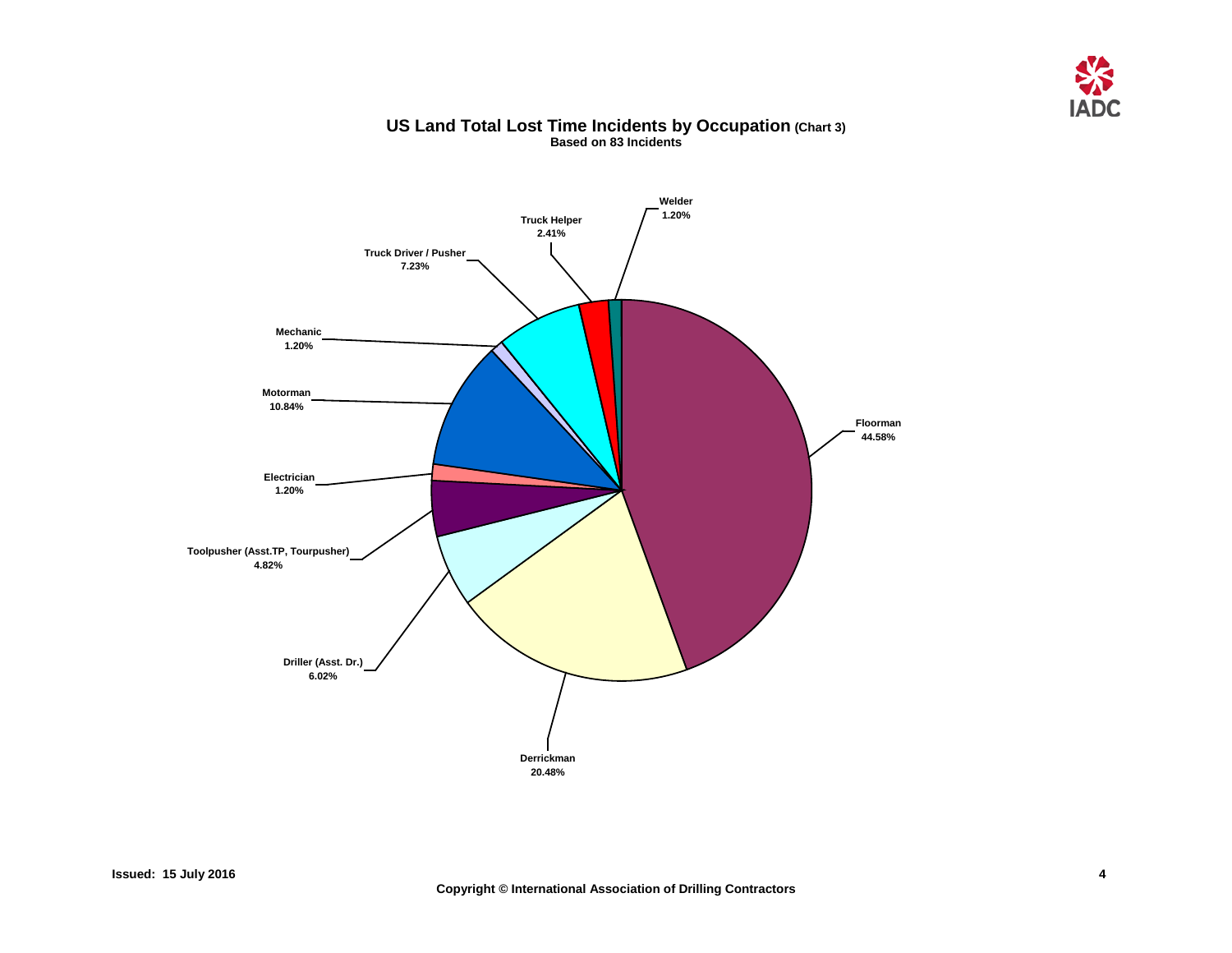

<span id="page-6-0"></span>

#### **US Land Total Recordable Incidents by Occupation (Chart 4) Based on 335 Incidents**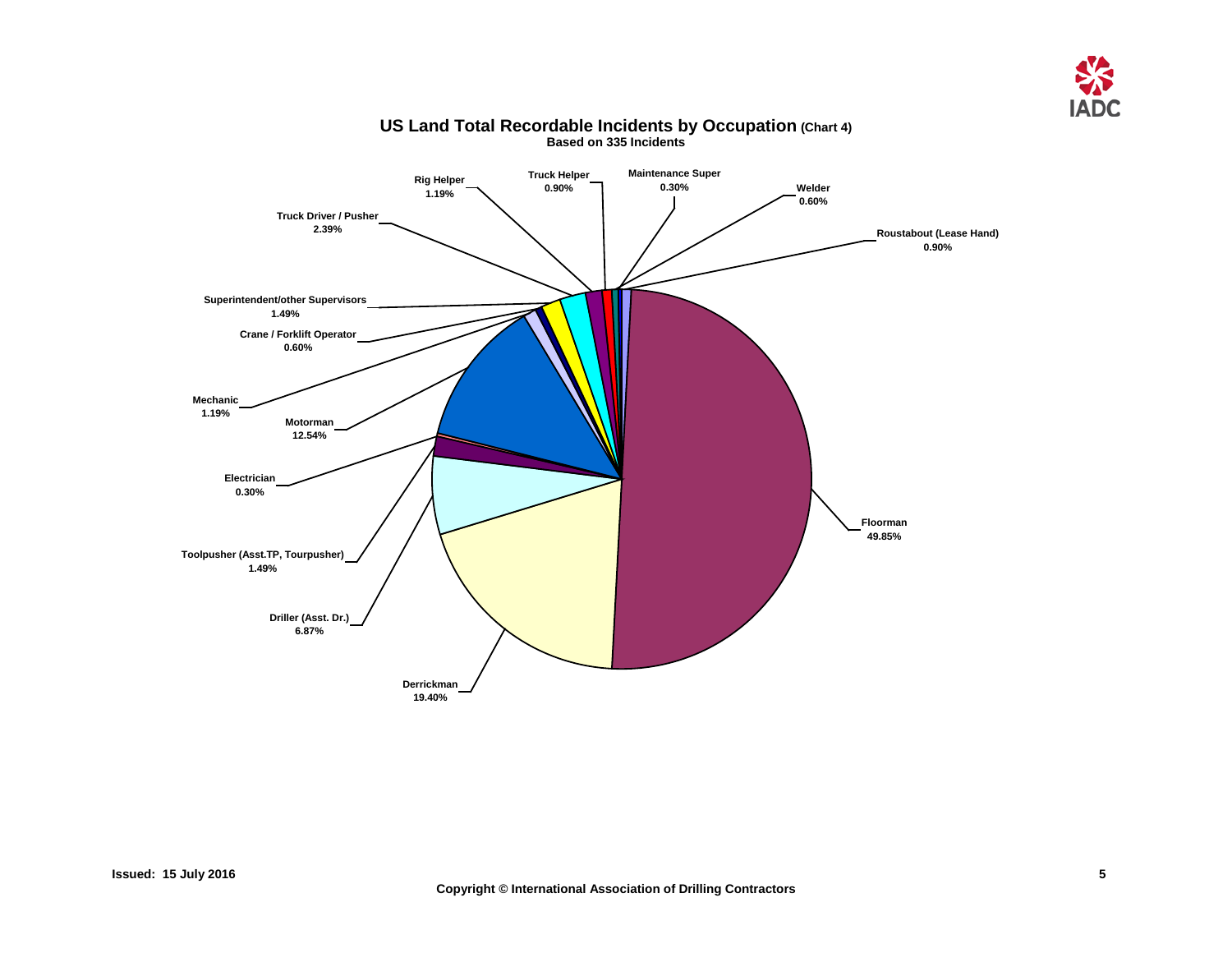

<span id="page-7-0"></span>

#### **US Land Total Lost Time Incidents by Body Part (Chart 5) Based on 82 Incidents**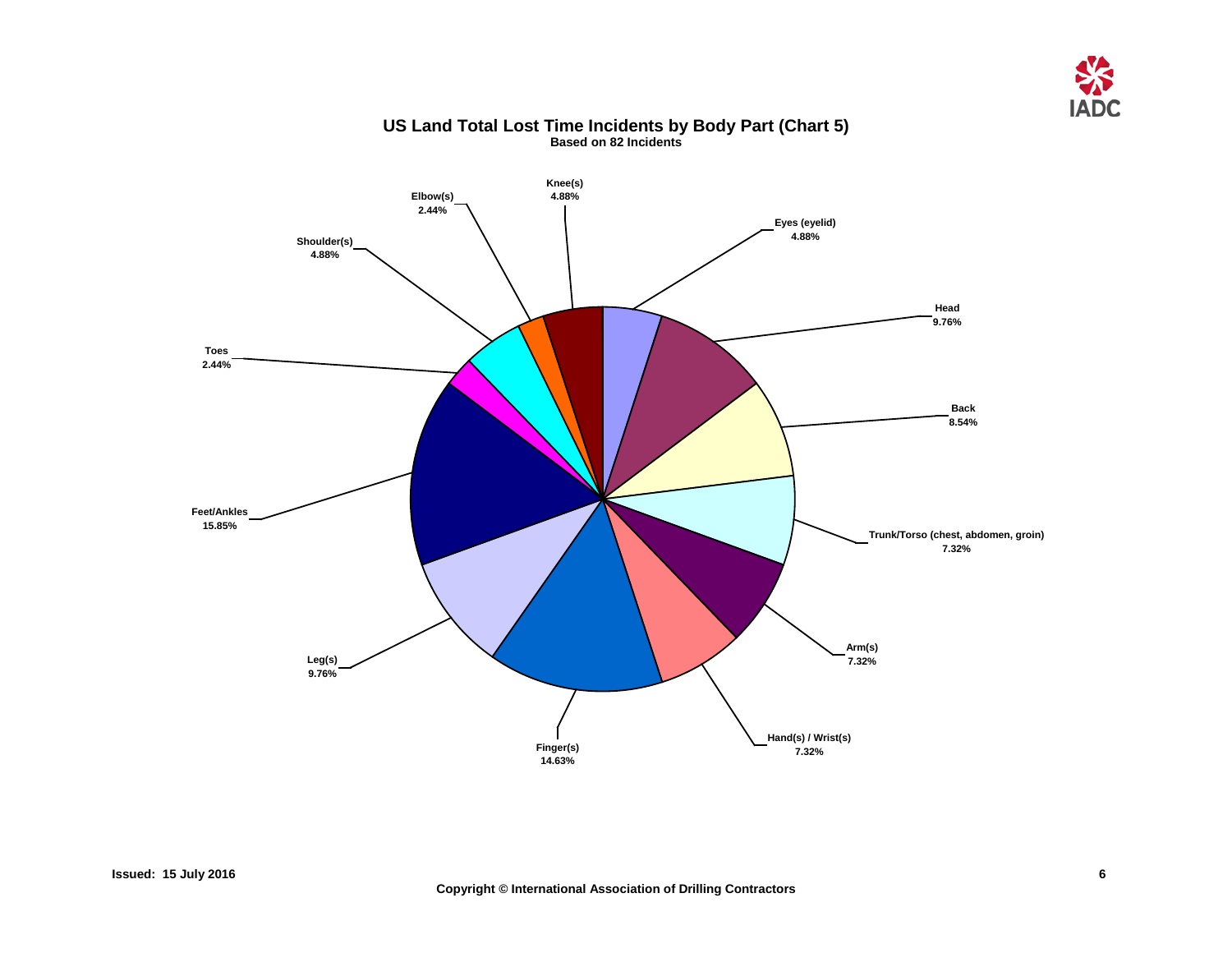

<span id="page-8-0"></span>

#### **US Land Total Recordable Incidents by Body Part (Chart 6) Based on 331 Incidents**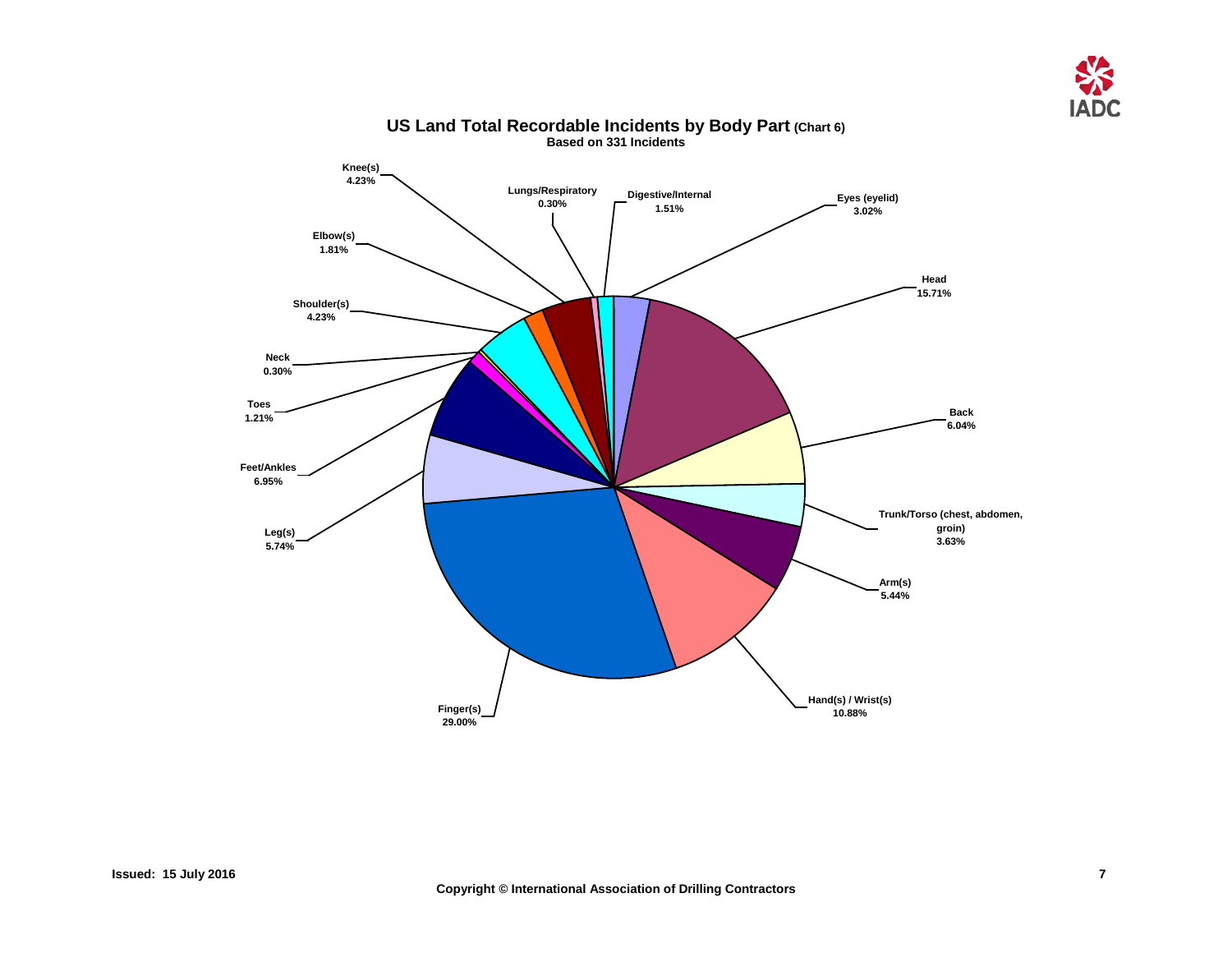

<span id="page-9-0"></span>

#### **US Land Total Lost Time Incidents by Incident Type (Chart 7) Based on 83 Incidents**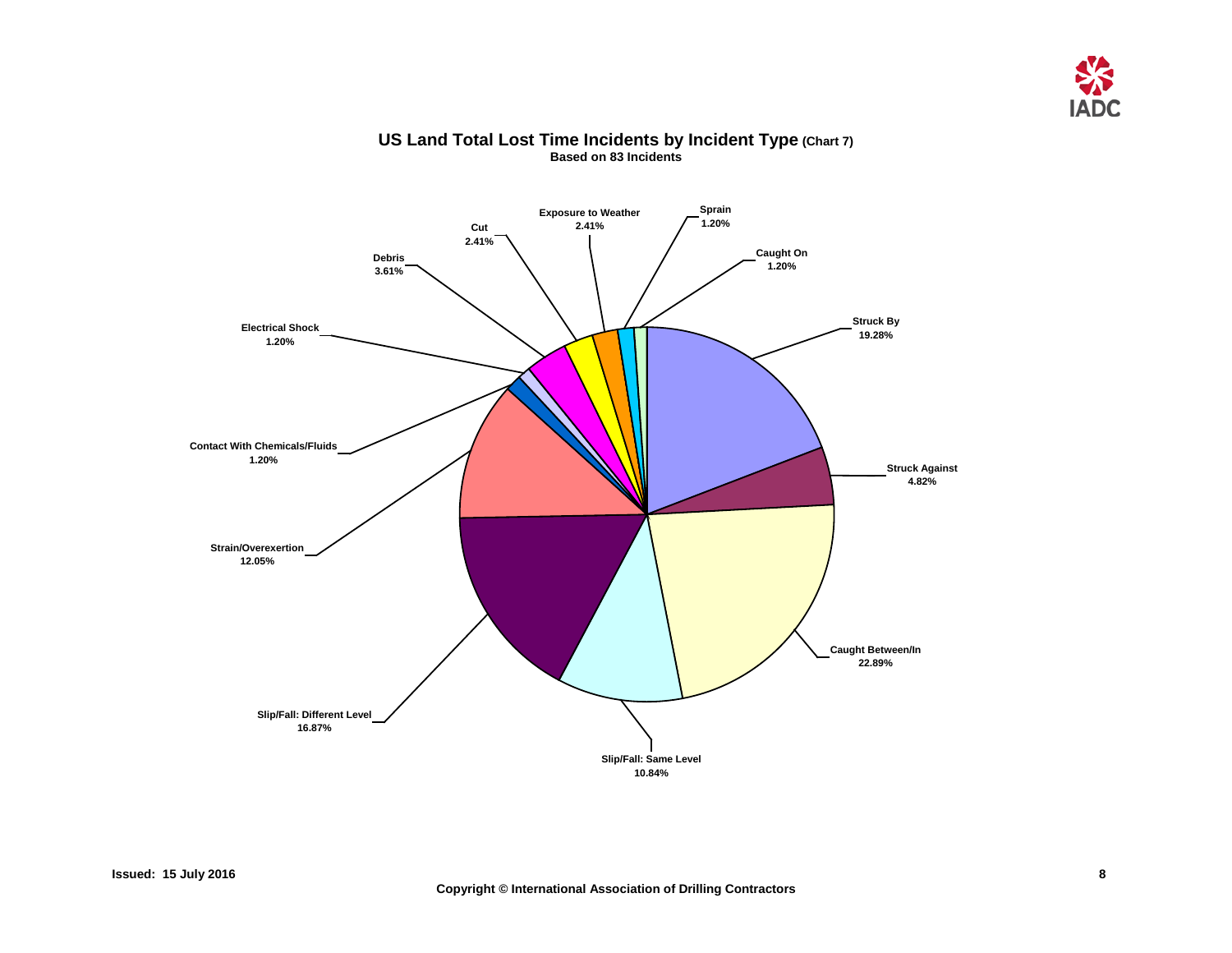

<span id="page-10-0"></span>

#### **US Land Total Recordable Incidents by Incident Type (Chart 8) Based on 334 Incidents**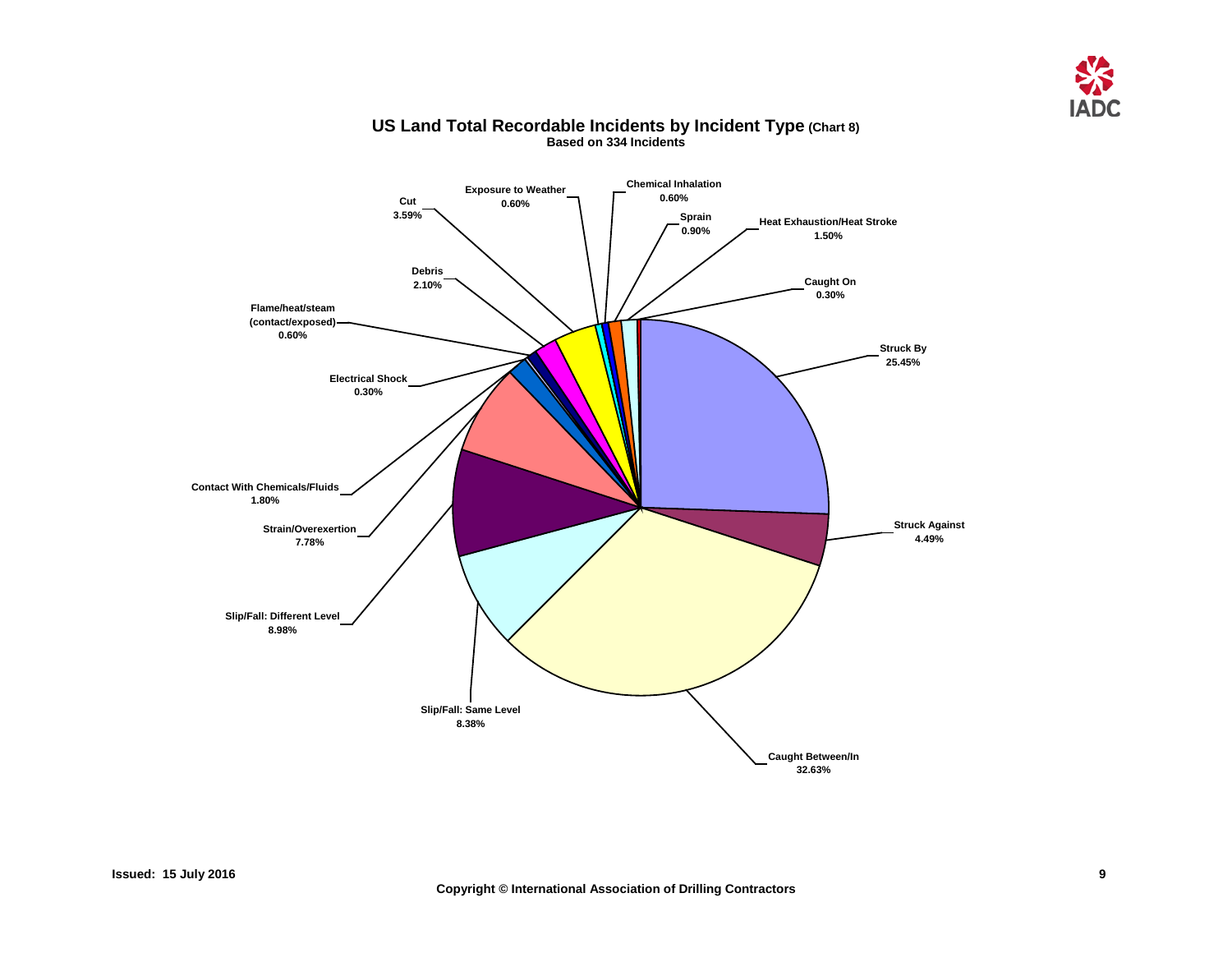

<span id="page-11-0"></span>

#### **US Land Total Lost Time Incidents by Equipment (Chart 9) Based on 79 Incidents**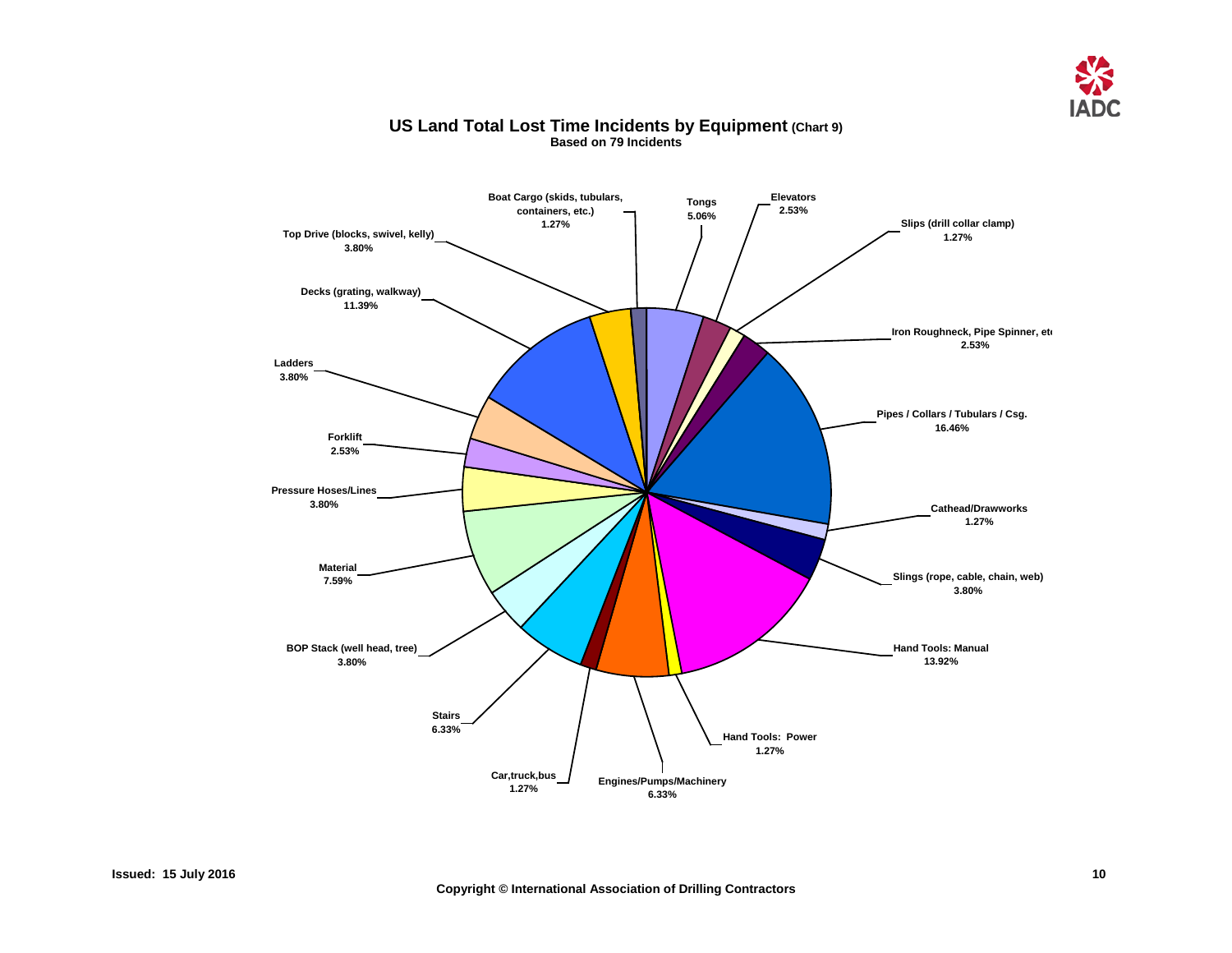

<span id="page-12-0"></span>

#### **US Land Total Recordable Incidents by Equipment (Chart 10) Based on 310 Incidents**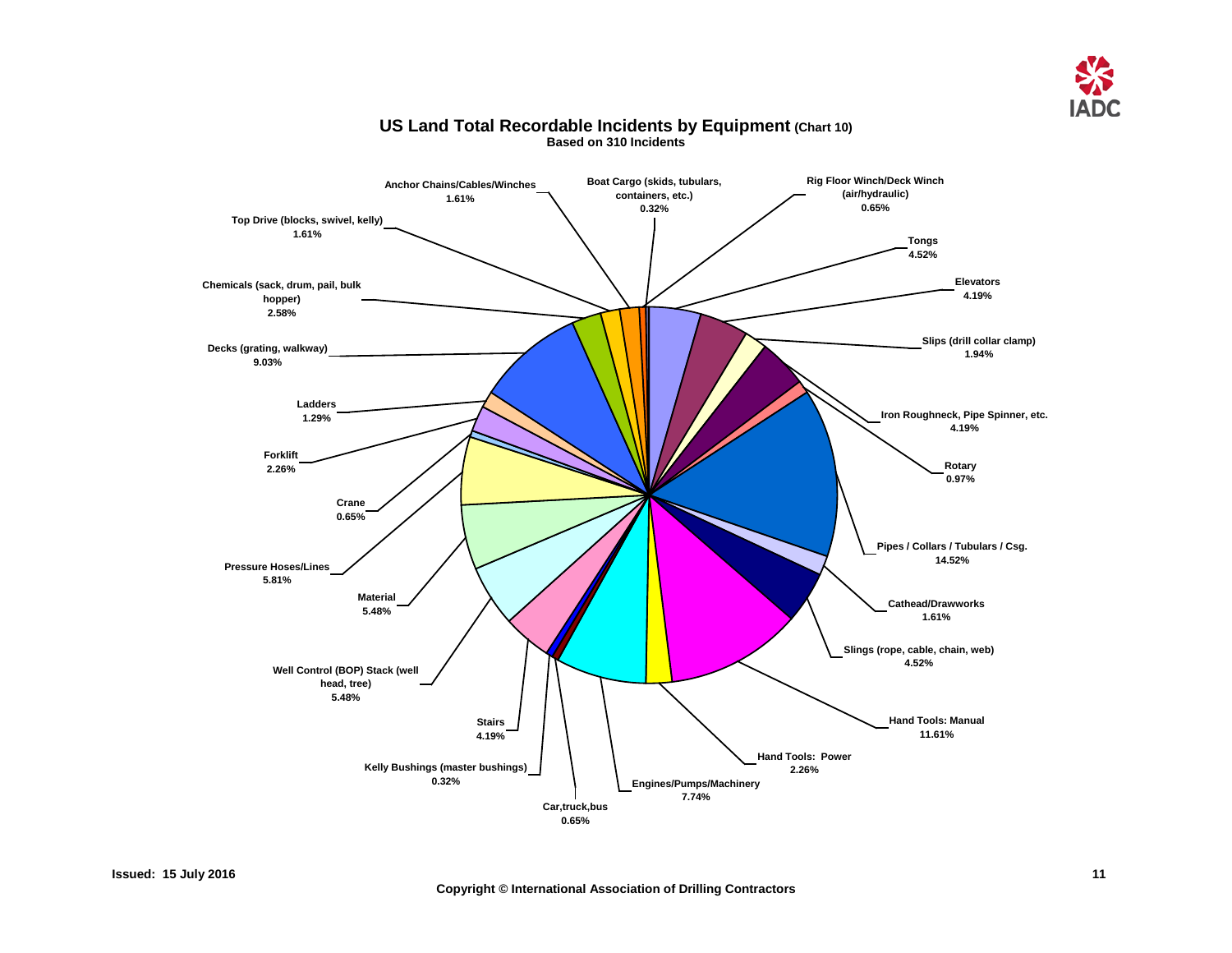

<span id="page-13-0"></span>

#### **US Land Total Lost Time Incidents by Operation (Chart 11) Based on 83 Incidents**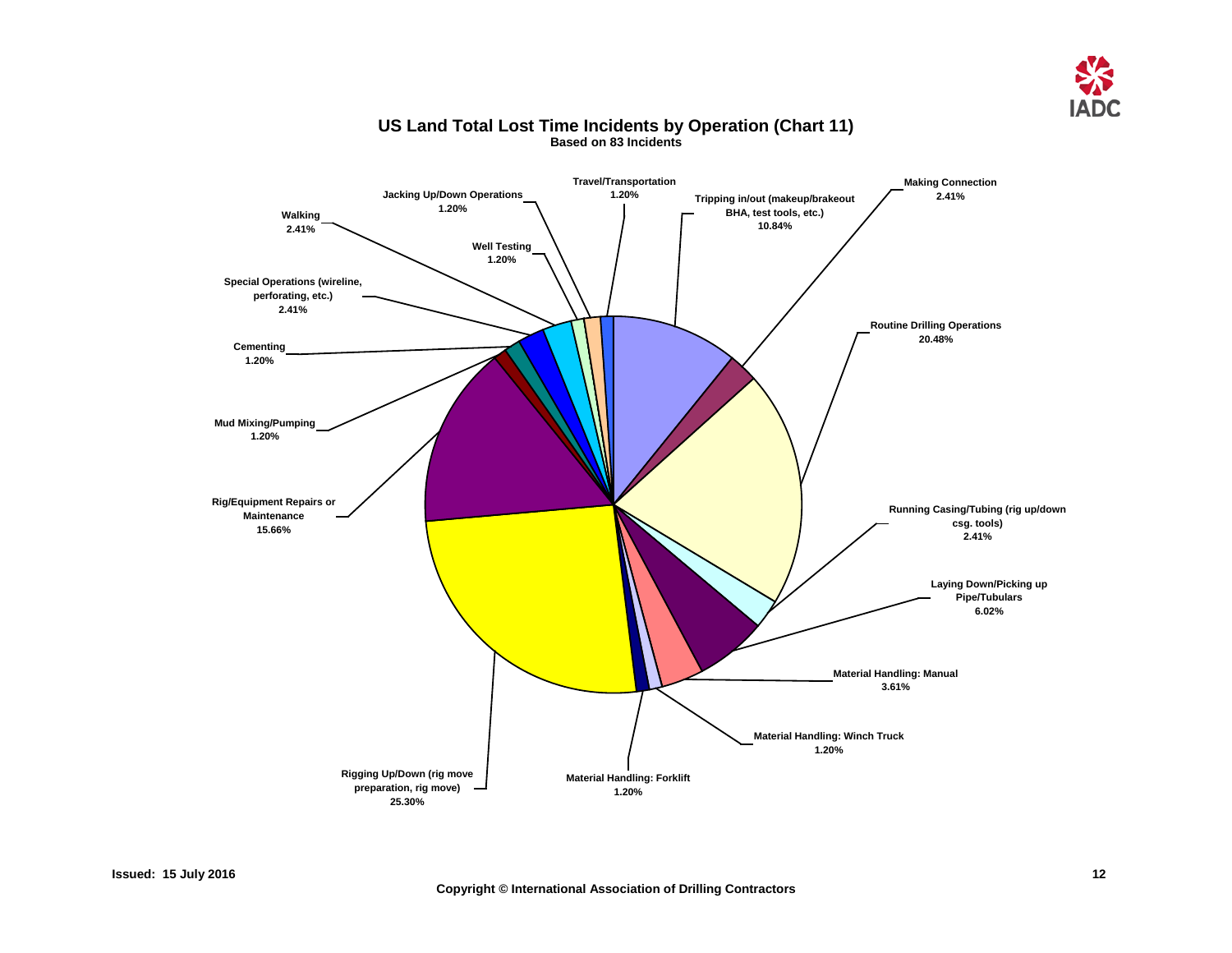

<span id="page-14-0"></span>

#### **US Land Total Recordable Incidents by Operation (Chart 12) Based on 332 Incidents**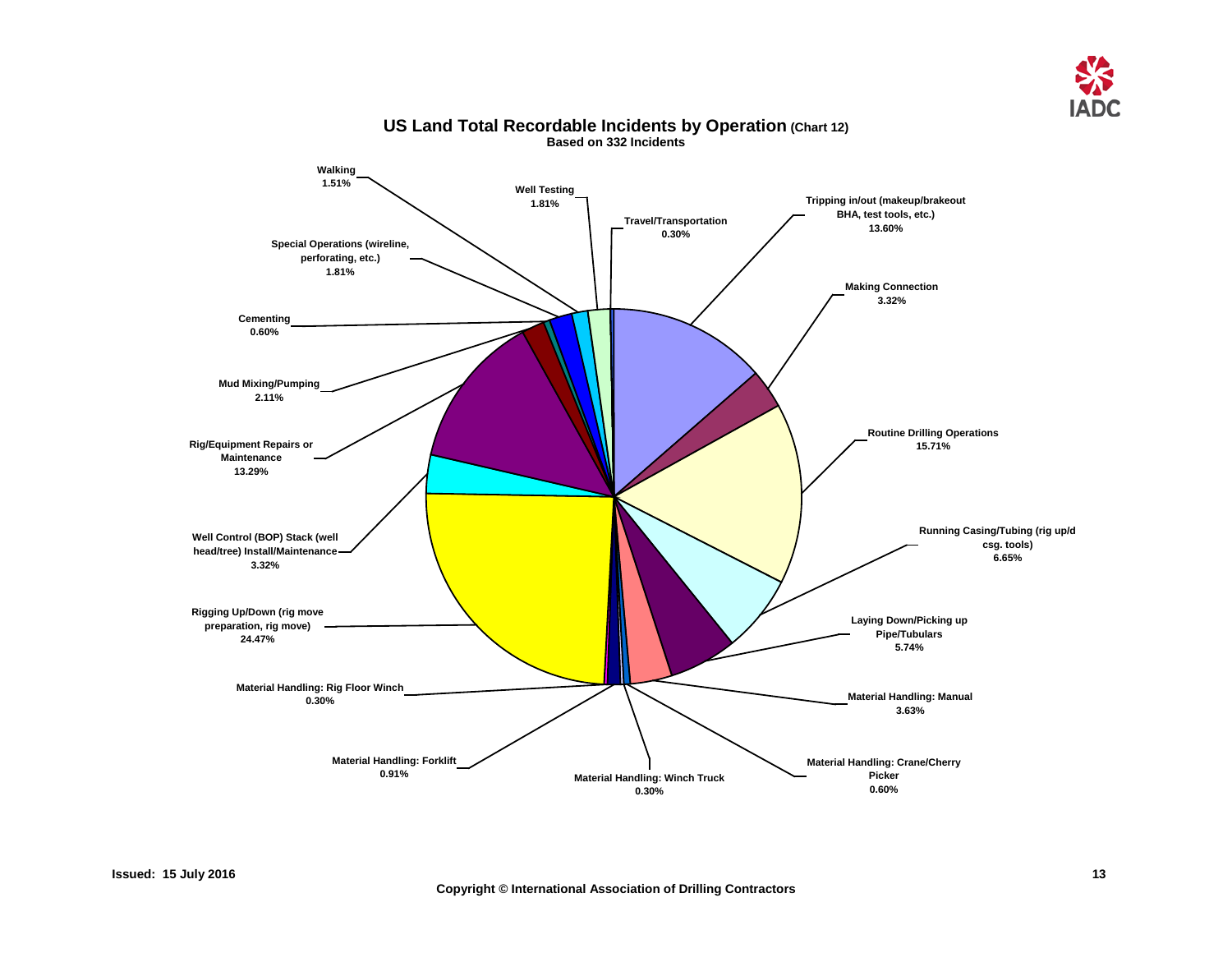

<span id="page-15-0"></span>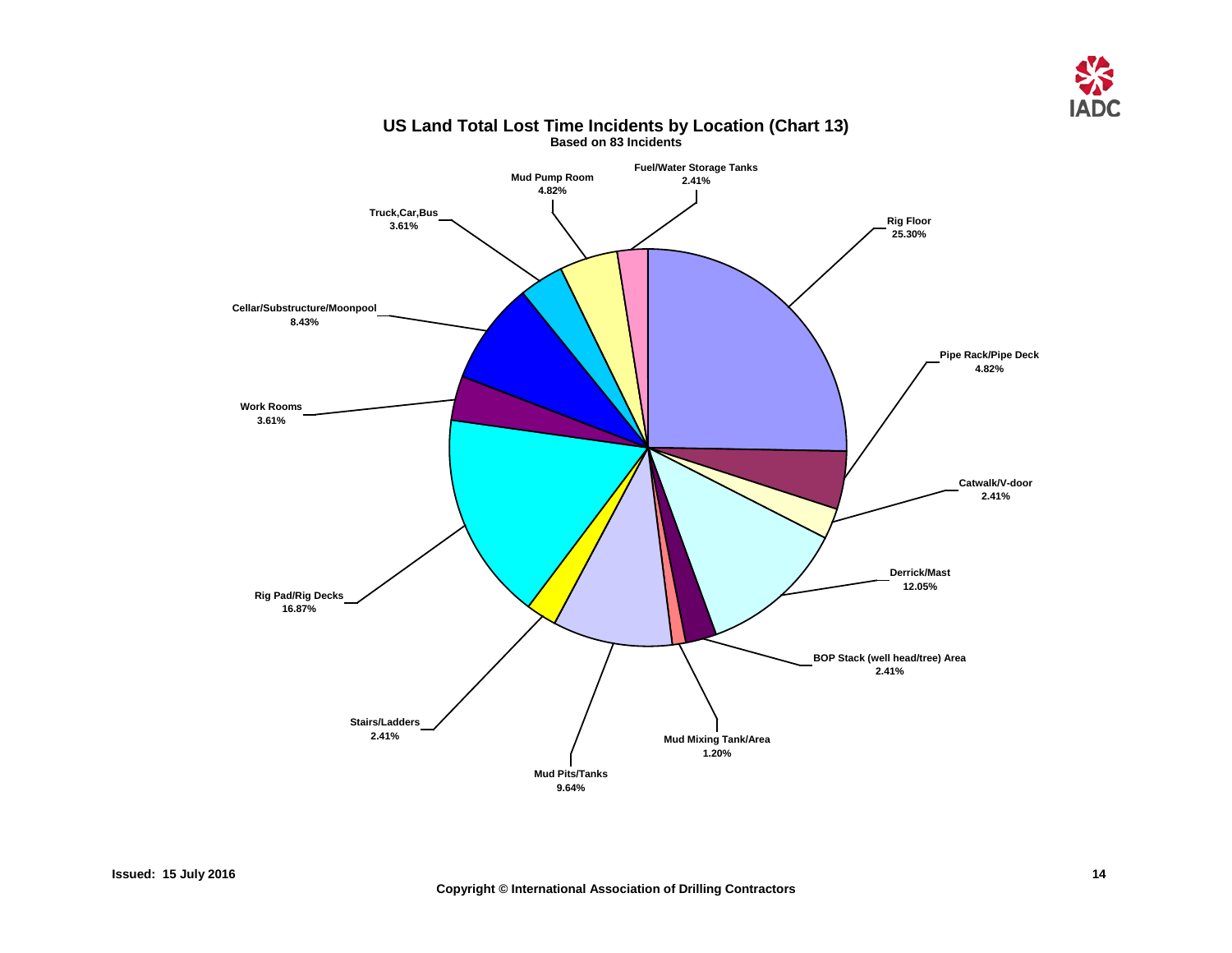

<span id="page-16-0"></span>

#### **US Land Total Recordable Incidents by Location (Chart 14) Based on 331 Incidents**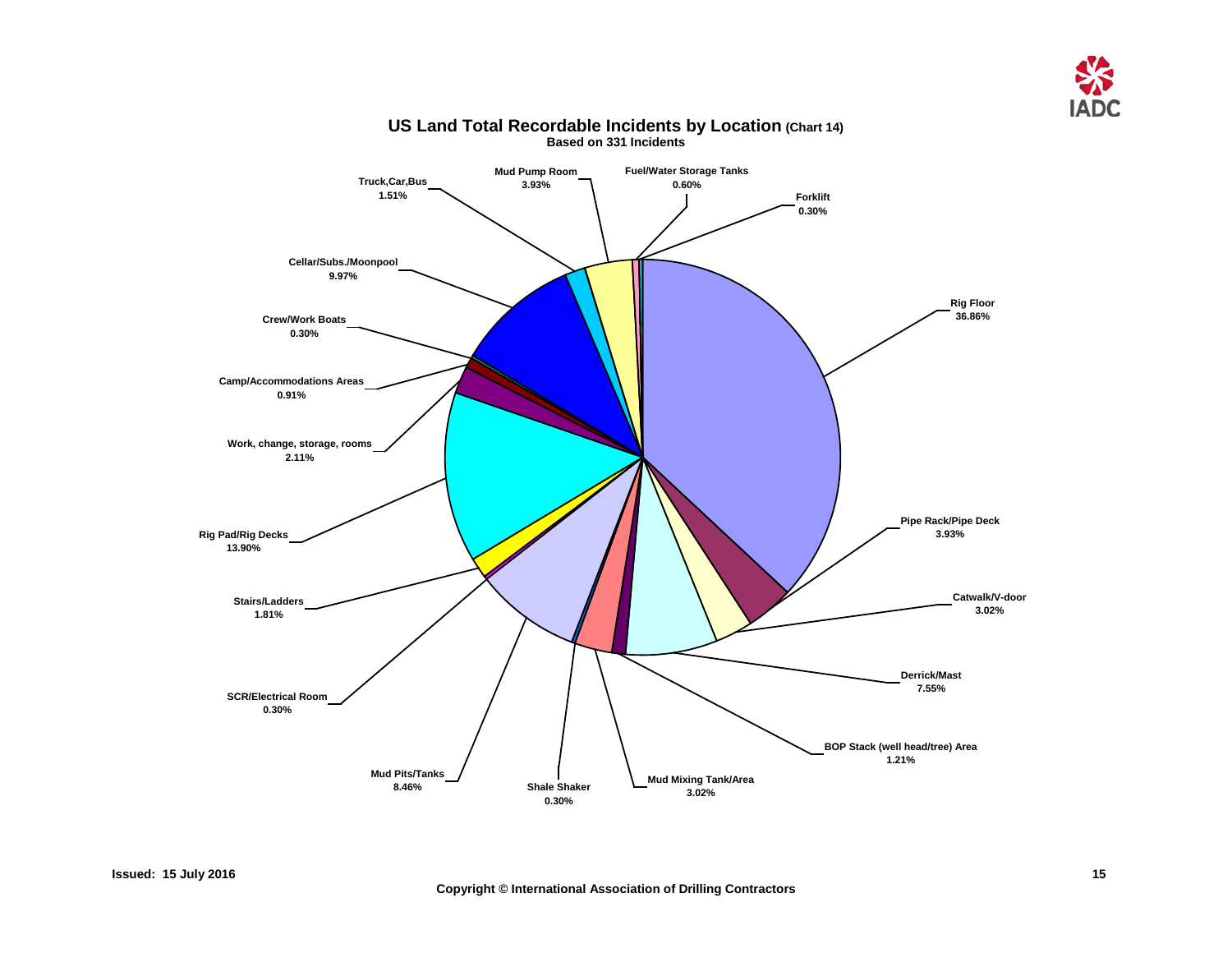

#### **US Land Total Lost Time Incidents by Time in Service (Chart 15) Based on 83 Incidents**

<span id="page-17-0"></span>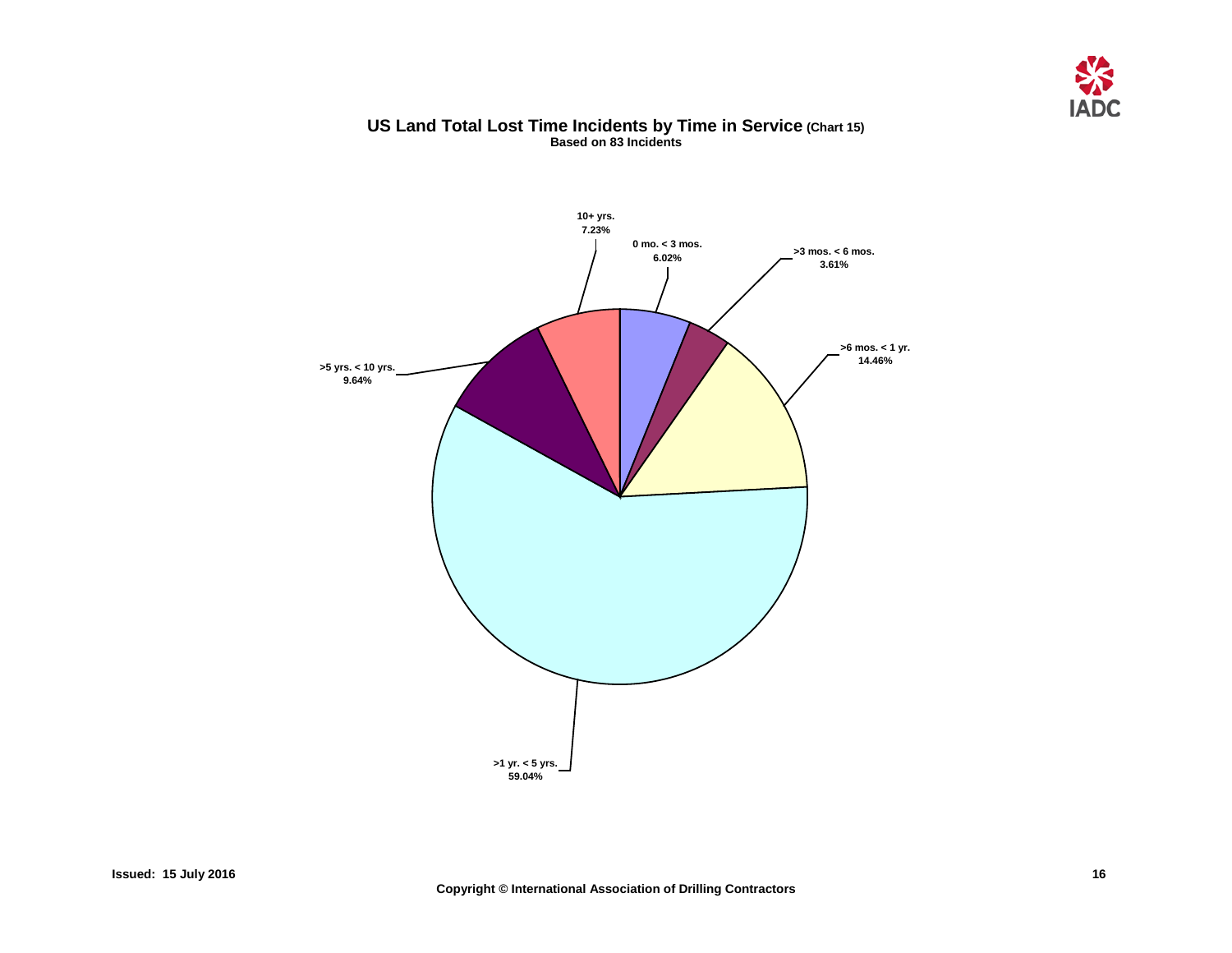

#### **US Land Total Recordable Incidents by Time in Service (Chart 16) Based on 335 Incidents**

<span id="page-18-0"></span>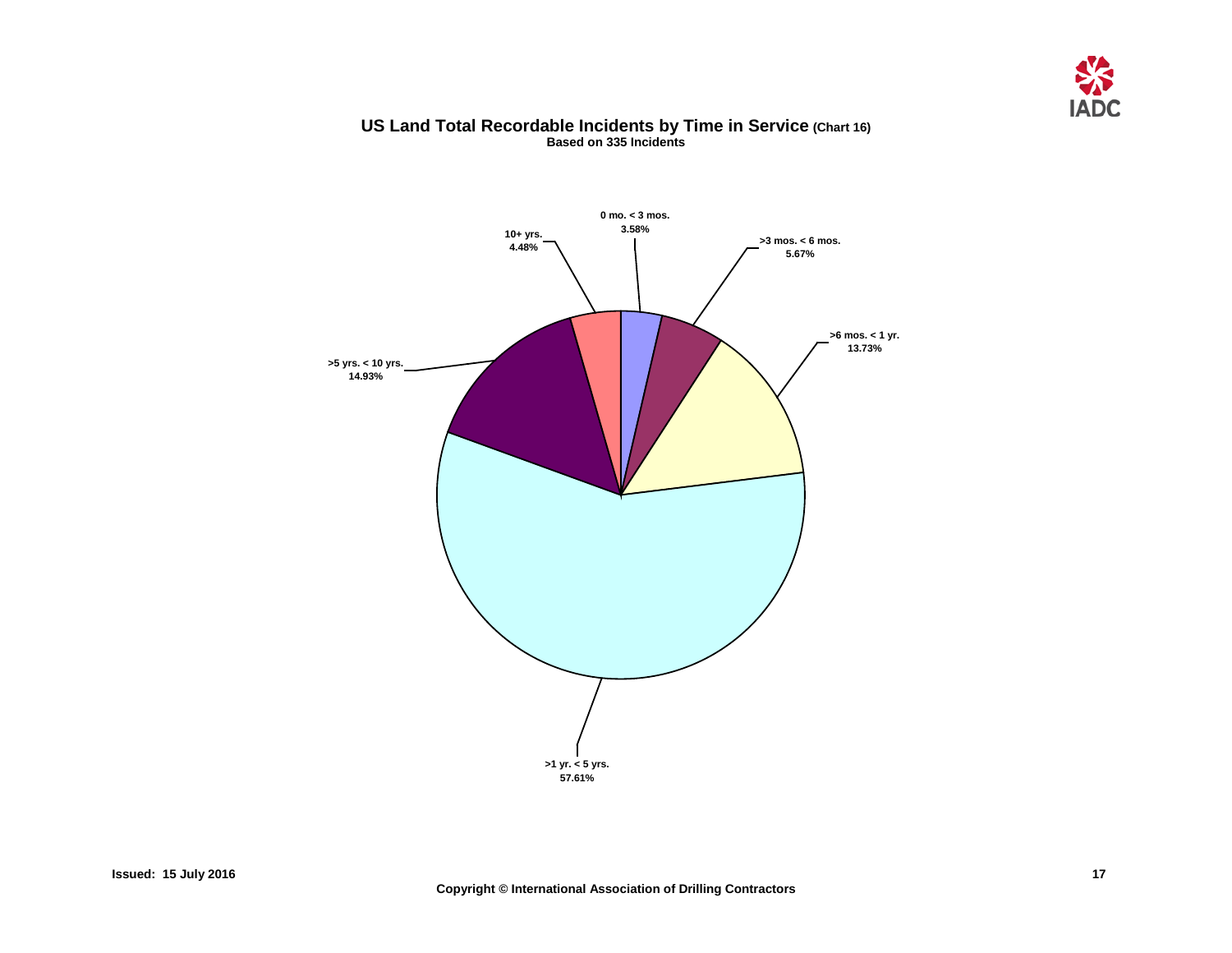

<span id="page-19-0"></span>

#### **US Land Total Lost Time Incidents by Time of Day (Chart 17) Based on 83 Incidents**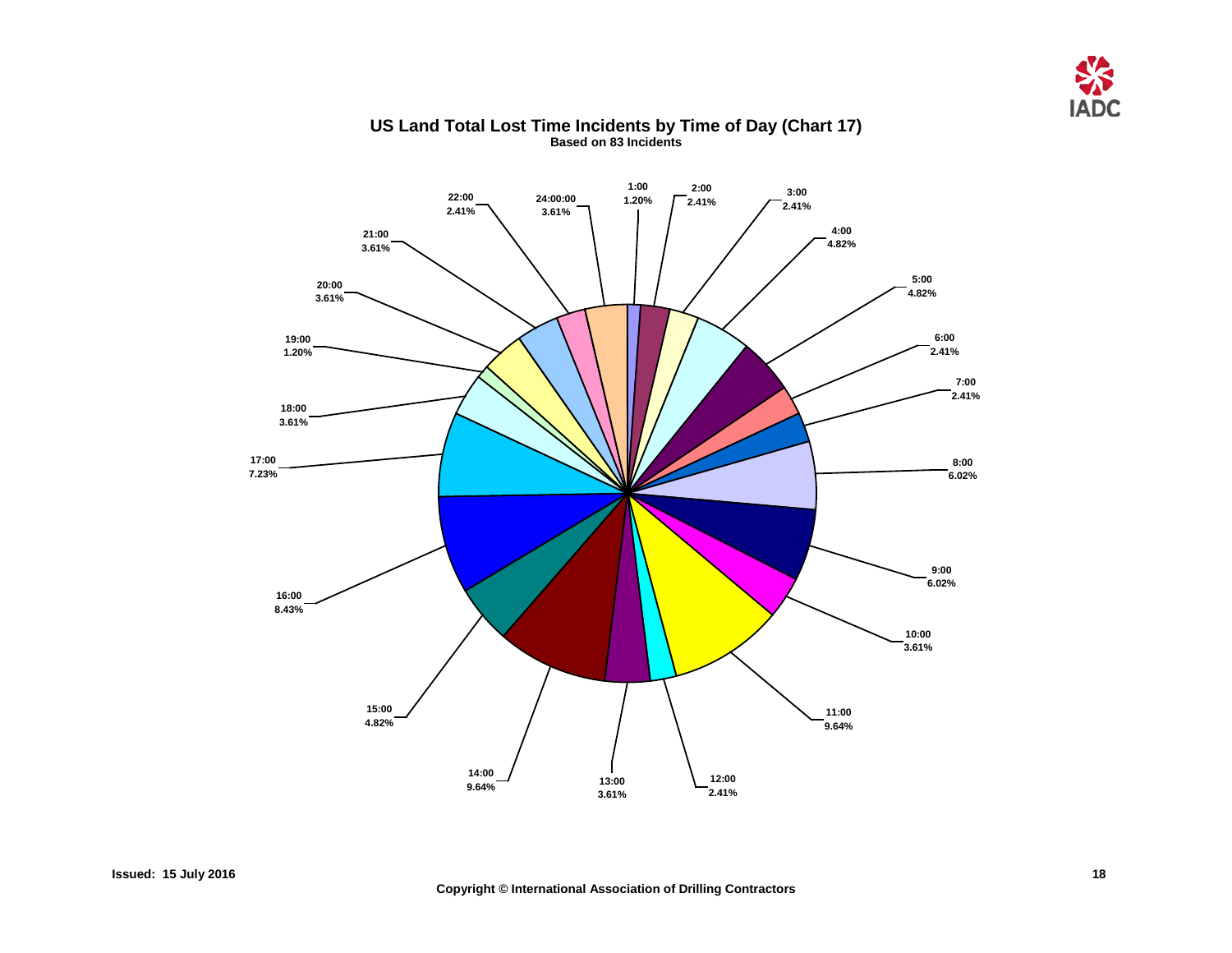

<span id="page-20-0"></span>

#### **US Land Total Recordable Incidents by Time of Day (Chart 18) Based on 335 Incidents**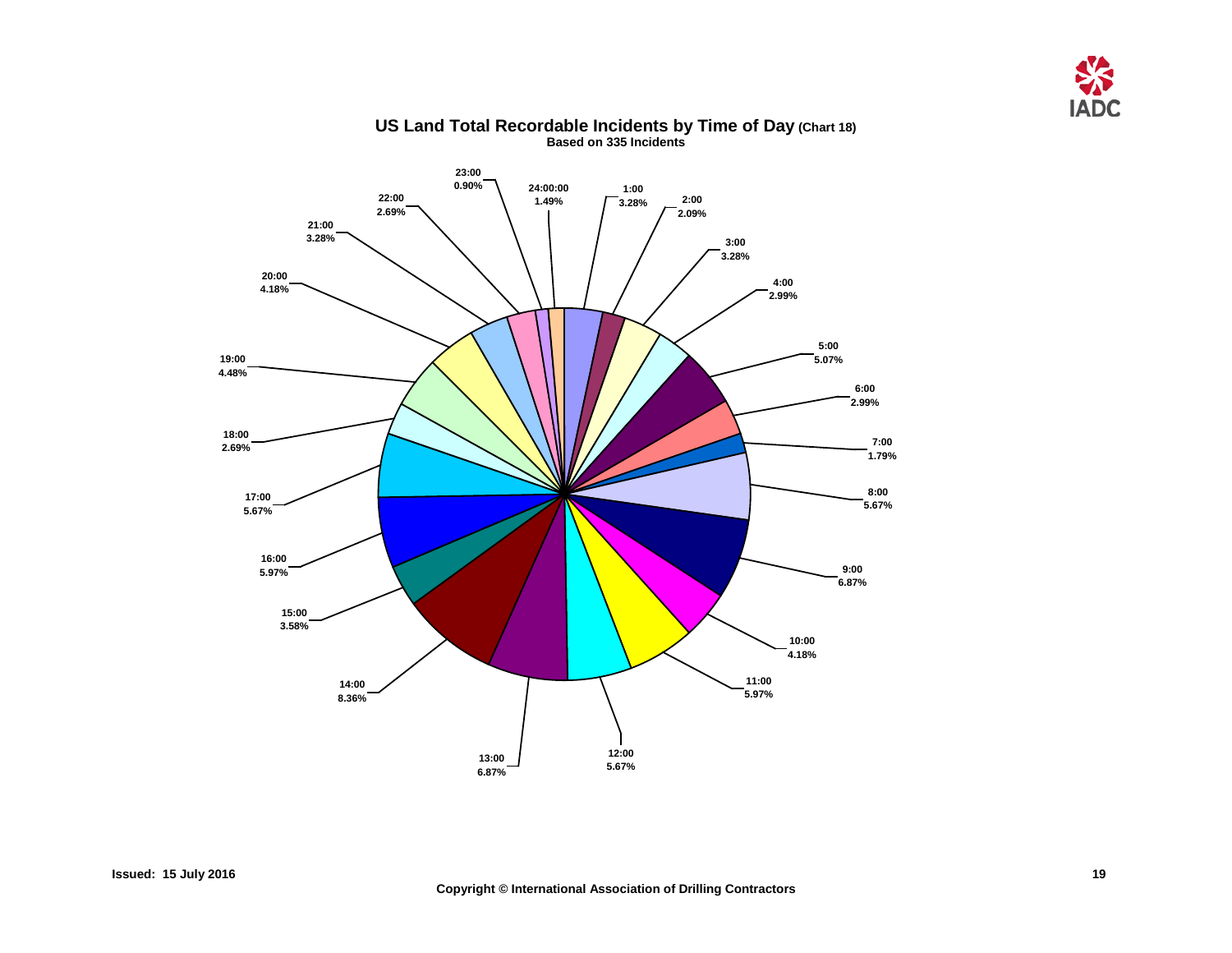



#### **US Land Total Lost Time Incidents by Age (Chart 19) Based on 81 Incidents**